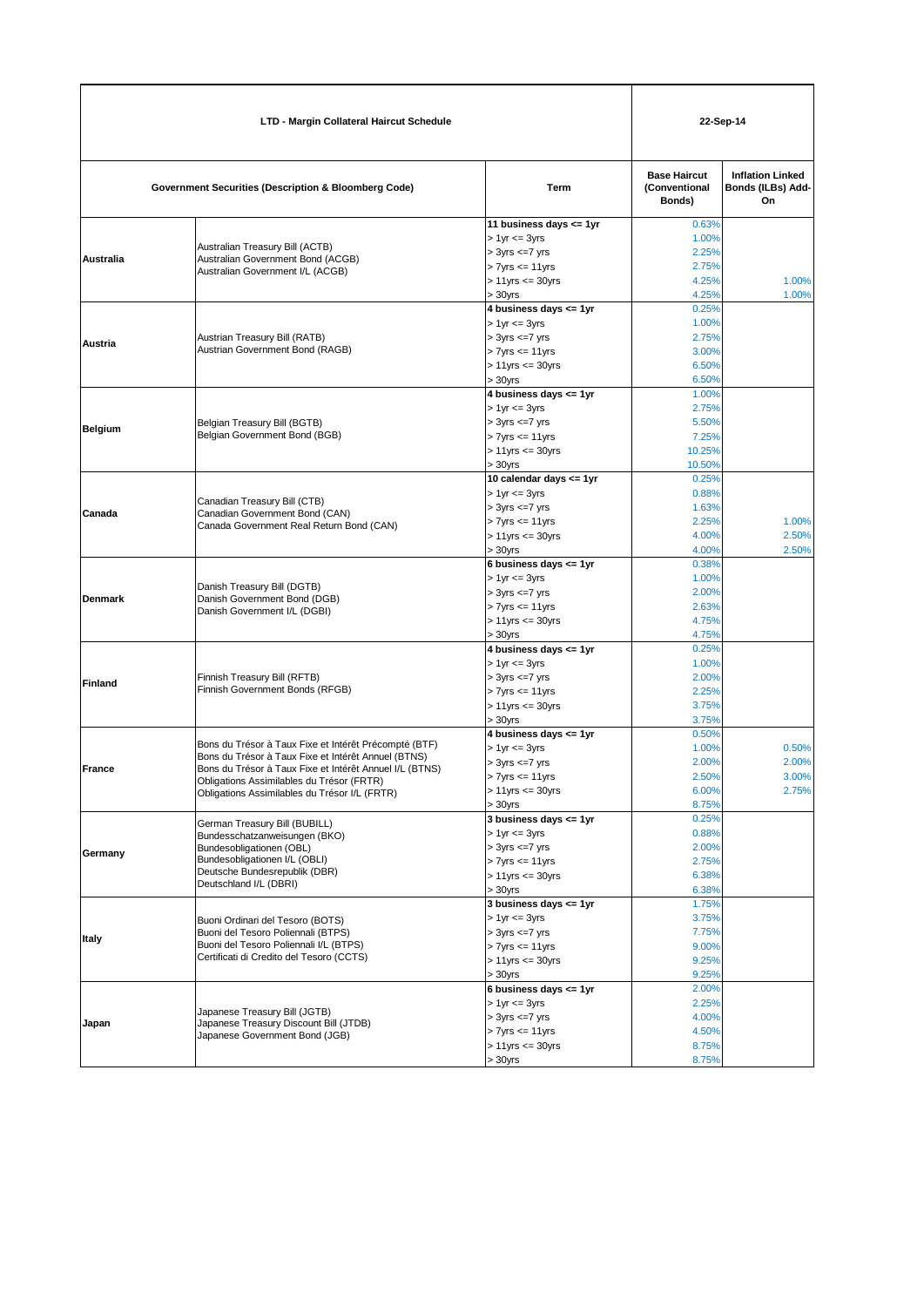| <b>Government Securities (Description &amp; Bloomberg Code)</b> |                                                                                                                           | Term                       | <b>Base Haircut</b><br>(Conventional<br>Bonds) | <b>Inflation Linked</b><br>Bonds (ILBs) Add-<br>On |
|-----------------------------------------------------------------|---------------------------------------------------------------------------------------------------------------------------|----------------------------|------------------------------------------------|----------------------------------------------------|
|                                                                 |                                                                                                                           | 5 business days <= 1yr     | 0.50%                                          |                                                    |
|                                                                 |                                                                                                                           | $> 1$ yr $<= 3$ yrs        | 1.25%                                          |                                                    |
|                                                                 |                                                                                                                           | $> 3yrs \leq -7yrs$        | 2.00%                                          |                                                    |
| Luxembourg                                                      | Luxembougois Government Bonds (LGB)                                                                                       | $> 7$ yrs $\leq 11$ yrs    | 2.88%                                          |                                                    |
|                                                                 |                                                                                                                           | $> 11$ yrs $<= 30$ yrs     | 6.25%                                          |                                                    |
|                                                                 |                                                                                                                           | $> 30$ yrs                 | 6.25%                                          |                                                    |
|                                                                 |                                                                                                                           | 10 business days <= 1yr    | 0.25%                                          |                                                    |
|                                                                 |                                                                                                                           | $> 1$ yr $= 3$ yrs         | 0.88%                                          |                                                    |
| Netherlands                                                     | Dutch Treasury Certificate (DTB)                                                                                          | $> 3yrs \leq -7yrs$        | 2.00%                                          |                                                    |
|                                                                 | Dutch Government Bond (NETHER)                                                                                            | $> 7$ yrs $<= 11$ yrs      | 2.25%                                          |                                                    |
|                                                                 |                                                                                                                           | $> 11$ yrs $<= 30$ yrs     | 6.75%                                          |                                                    |
|                                                                 |                                                                                                                           | $> 30$ yrs                 | 6.75%                                          |                                                    |
|                                                                 |                                                                                                                           | 9 business days <= 1yr     | 0.25%                                          |                                                    |
|                                                                 |                                                                                                                           | $> 1$ yr $<= 3$ yrs        | 1.25%                                          |                                                    |
| Norway                                                          | Norwegian Treasury Bill (NGTB)                                                                                            | $>$ 3yrs $\leq$ 7 yrs      | 2.25%                                          |                                                    |
|                                                                 | Norwegian Government Bond (NGB)                                                                                           | $> 7$ yrs $<= 11$ yrs      | 3.75%                                          |                                                    |
|                                                                 |                                                                                                                           | $> 11$ yrs $<= 30$ yrs     | 4.00%                                          |                                                    |
|                                                                 |                                                                                                                           | $> 30$ yrs                 | 4.00%                                          |                                                    |
|                                                                 |                                                                                                                           | 3 business days <= 1yr     | 1.25%                                          |                                                    |
|                                                                 |                                                                                                                           | $> 1$ yr $<= 3$ yrs        | 3.50%                                          |                                                    |
| Spain                                                           | Spanish Letras del Tesoro (SGLT)<br>Spanish Government Bond (SPGB)                                                        | $> 3yrs \leq -7yrs$        | 7.75%                                          |                                                    |
|                                                                 |                                                                                                                           | $> 7$ yrs $\leq 11$ yrs    | 9.75%                                          |                                                    |
|                                                                 |                                                                                                                           | $> 11$ yrs $\leq 30$ yrs   | 12.50%                                         |                                                    |
|                                                                 |                                                                                                                           | $> 30$ yrs                 | 12.50%                                         |                                                    |
|                                                                 |                                                                                                                           | 4 business days <= 1yr     | 0.13%                                          |                                                    |
|                                                                 | Swedish Treasury Bill (SWTB)<br>Swedish Government Bond (SGB)<br>Swedish Government I/L (SGBI)                            | $> 1$ yr $\leq$ 3yrs       | 1.00%                                          | 0.75%                                              |
| Sweden                                                          |                                                                                                                           | $> 3yrs \leq -7yrs$        | 2.50%                                          |                                                    |
|                                                                 |                                                                                                                           | $> 7$ yrs $<= 11$ yrs      | 2.88%                                          |                                                    |
|                                                                 |                                                                                                                           | $> 11$ yrs $<= 30$ yrs     | 4.13%                                          | 0.37%                                              |
|                                                                 |                                                                                                                           | $> 30$ yrs                 | 4.13%                                          | 0.37%                                              |
| <b>United Kingdom</b>                                           |                                                                                                                           | 9 business days $\leq$ 1yr | 0.25%                                          |                                                    |
|                                                                 | United Kingdom Treasury Bill (UKTB)<br>United Kingdom Gilt (UKT)<br>United Kingdom Index Linked Gilt (UKTI)               | $> 1$ yr $\leq$ 3yrs       | 1.00%                                          |                                                    |
|                                                                 |                                                                                                                           | $>$ 3yrs $\leq$ 7 yrs      | 2.25%                                          | 1.25%                                              |
|                                                                 |                                                                                                                           | $> 7$ yrs $<= 11$ yrs      | 3.00%                                          | 2.25%                                              |
|                                                                 |                                                                                                                           | $> 11$ yrs $<= 30$ yrs     | 5.50%                                          | 3.00%                                              |
|                                                                 |                                                                                                                           | $>30$ vrs                  | 7.50%                                          | 1.00%                                              |
|                                                                 |                                                                                                                           | 3 business days $\leq$ 1yr | 0.25%                                          |                                                    |
|                                                                 |                                                                                                                           | $> 1$ yr $<= 3$ yrs        | 1.38%                                          |                                                    |
| <b>United States</b>                                            | United States Treasury Bill (B)<br>United States Treasury Bond (T)<br>United States Treasury Inflation Indexed Bond (TII) | $>$ 3yrs $\leq$ 7 yrs      | 2.75%                                          | 0.75%                                              |
|                                                                 |                                                                                                                           | $> 7$ yrs $\leq 11$ yrs    | 3.50%                                          | 1.75%                                              |
|                                                                 |                                                                                                                           | $> 11$ yrs $\leq 30$ yrs   | 6.75%                                          | 3.50%                                              |
|                                                                 |                                                                                                                           | $> 30$ yrs                 | 6.75%                                          | 3.50%                                              |